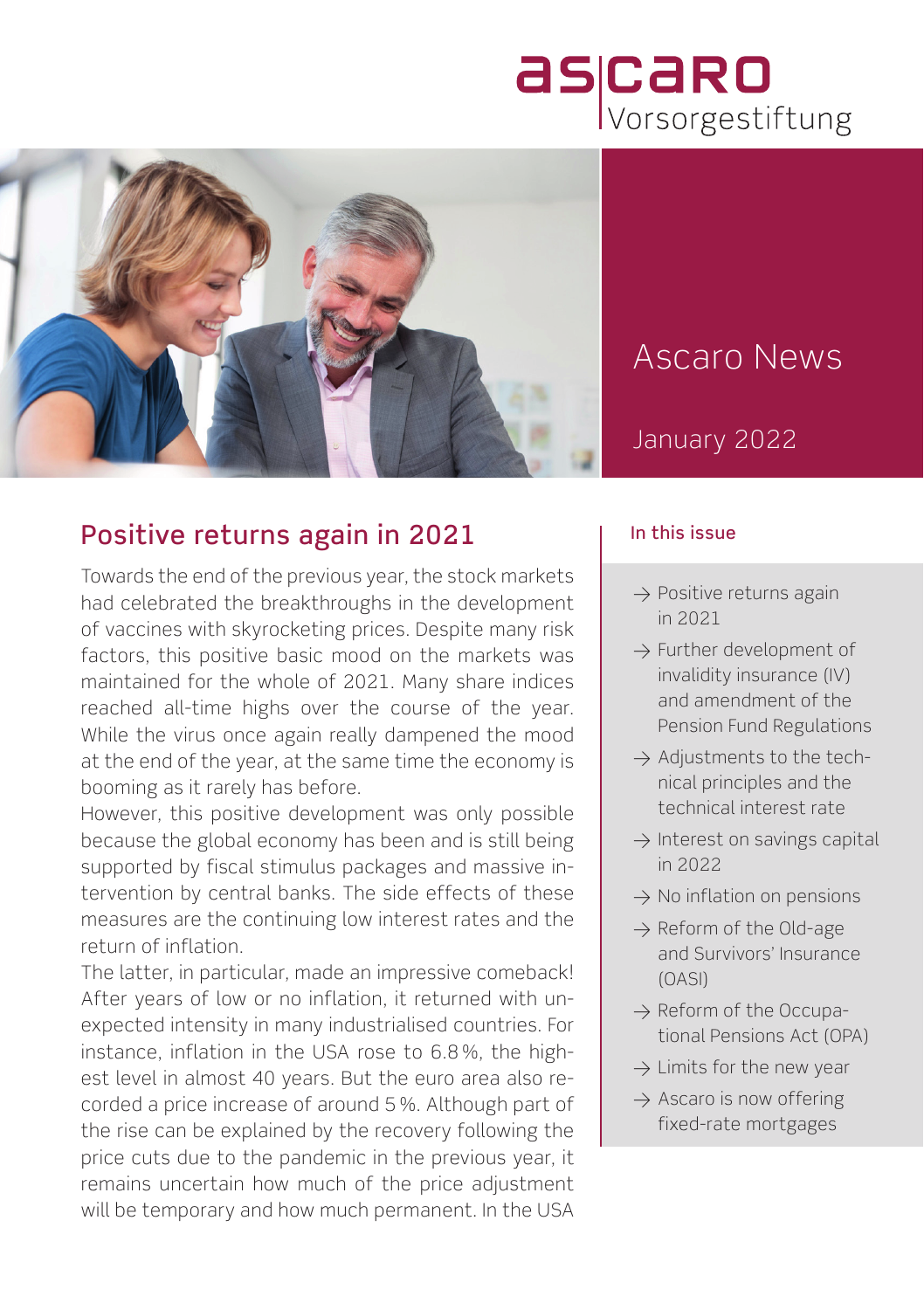and the UK, there are now signs that they are about to turn away from expansionary monetary policy. The European Central Bank (ECB) still has its foot on the accelerator. As long as the ECB does not make a move, the Swiss National Bank (SNB) is also likely to continue its current policy. The markets are still responding calmly. If that changes, volatility on the markets will rise sharply.

The Swiss real estate market is hardly suffering from the coronavirus pandemic. Residential properties are still the preferred real estate investments. With the positive economic outlook, price rises are also expected in the future. Office buildings, on the other hand, are experiencing negative trends. Ascaro is not very allocated and well-allocated respectively in this respect. Digitisation and ESG issues are gaining in importance in the real estate sector. Considerations in the property and portfolio strategy are becoming increasingly important in terms of reconstruction planning, densification, carbon emissions, but also cost-effectiveness.

In this market environment, which is favourable despite the many risk factors, Ascaro achieved a positive return of around 6.0 %, which further strengthens the coverage ratio and thus the fluctuation reserves.

#### Further development of invalidity insurance (IV) and amendment of the Pension Fund Regulations

The further development of IV (7th IV revision) entered into force on 1 January 2022. The revision of the legislation is mainly aimed at three target groups: children, young people and people with mental impairments. They are primarily aimed at intensifying the care provided to those affected, extending measures that have already proven to be effective and strengthening cooperation with treating physicians and employers.

The most important measure where children are concerned is updating the list of birth defects, which was last revised in 1985. The aim was to adapt the list to the latest state of scientific knowledge. Various diseases that can be easily treated today have been removed from the list and are now covered by health insurance. Other diseases are only grouped under a new position and continue to be borne by IV.

Targeted measures are being taken for young people and young adults with health problems, especially mental impairments, to prevent them from starting their adult life with an invalidity pension if at all possible. Targeted support for the transition from school to vocational training and later into the labour market is therefore a priority. This requires intervention in this target group as early as possible.

Several new provisions are intended to improve the occupational (re-)integration of people with mental health impairments, since the latter are the most com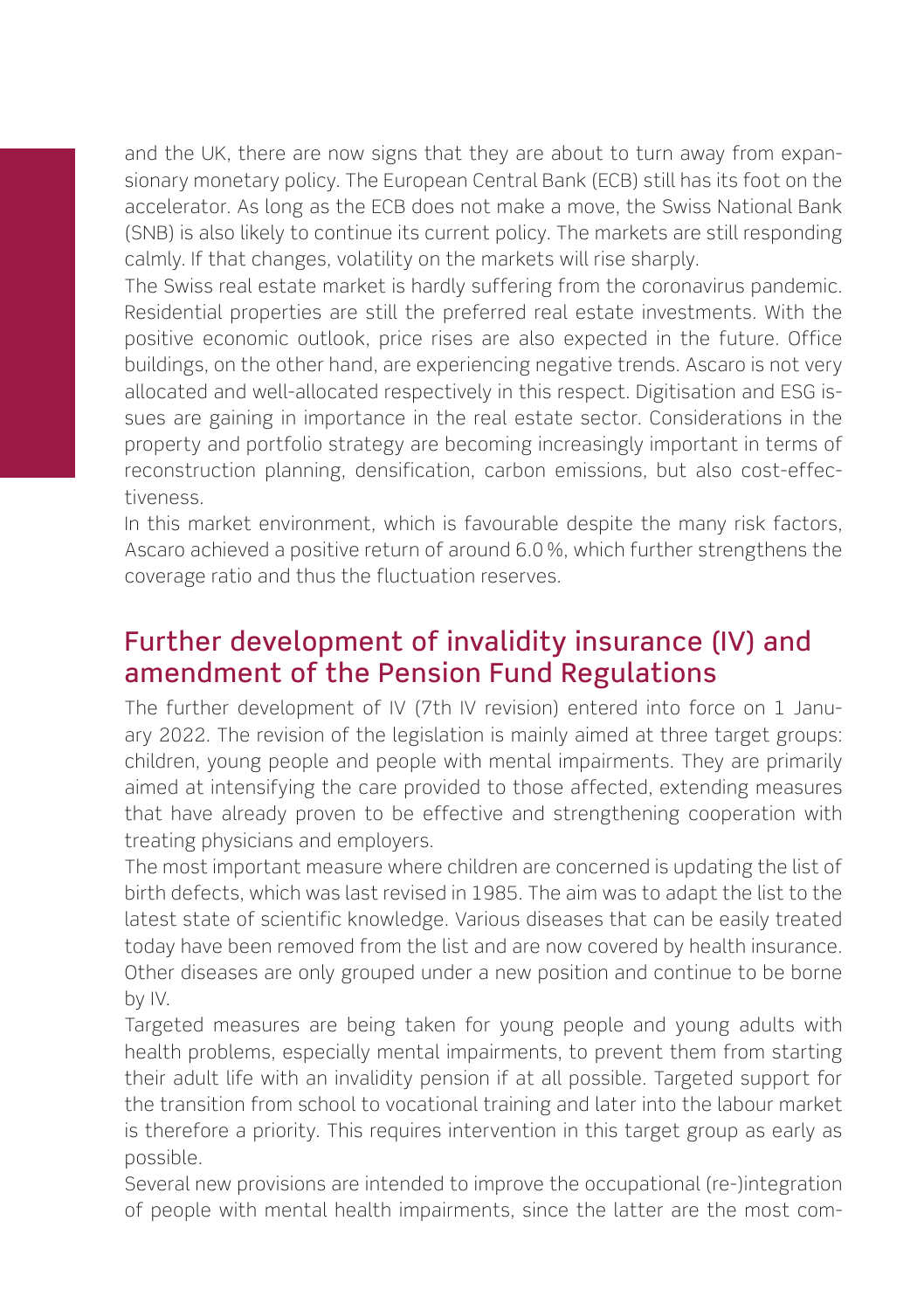mon reason for an invalidity pension. The advisory and support services are more closely tailored to the needs and are provided more continuously and for longer periods. Early detection will be extended, so that IV can provide support as soon as an incapacity for work becomes apparent.

The real innovation for all insured persons is the transition to a variable pension system, which creates an incentive to work more. In the current four-tier pension system, many IV pensioners do not find it attractive to work more because their disposable income does not increase due to threshold effects. As before, a full pension is awarded for a degree of disability of 70 per cent or more.

Because Ascaro's disability benefits are mainly in the extra-mandatory sector, the revision of the Invalidity Insurance Act and the related amendments to OPA have no direct influence on Ascaro's benefit parameters. In principle, and as long as the statutory benefits are not affected, the benefits provided for under the regulations can continue to be paid. However, because the application of the same pension model facilitates communication, management and monitoring, the Board of Trustees has decided to equate the pension scheme analogously and only for new pension entitlements. Existing IV benefit cases will not be adjusted and will remain unchanged. On our website, you will find the new Pension Fund Regulations.

#### Adjustments to the technical principles and the technical interest rate

The new basic technical principles for "BVG 2020" were published in mid-December 2020. The biometric information contained therein is needed to calculate pension obligations in pension funds. The currently used basic principles "BVG 2015" therefore no longer take into account the latest observation periods and trends, and must therefore be replaced by the new principles. As already communicated in the August issue of "Ascaro News", the Board of Trustees has discussed this matter and has now decided to switch to the new principles. This change will result in an unforeseen positive valuation difference for Ascaro.

This led the Board of Trustees to strengthen the balance sheet in the form of a further reduction of the technical interest rate to 1.25 %, as well as the partial formation of a provision for a further reduction step in future. This provision will be built up over the next three years.

By reason of the good financial situation and the extraordinary, successful investment year 2021, our members also benefited. In addition to an improvement in benefits during the year, all active insured persons will receive an additional 2.0 % interest on their savings capital in 2021. If an active insured person has been a member of Ascaro since 31 December 2020, he or she will benefit from a total interest rate of 5.5 % in 2021 (previous year 2.0 %).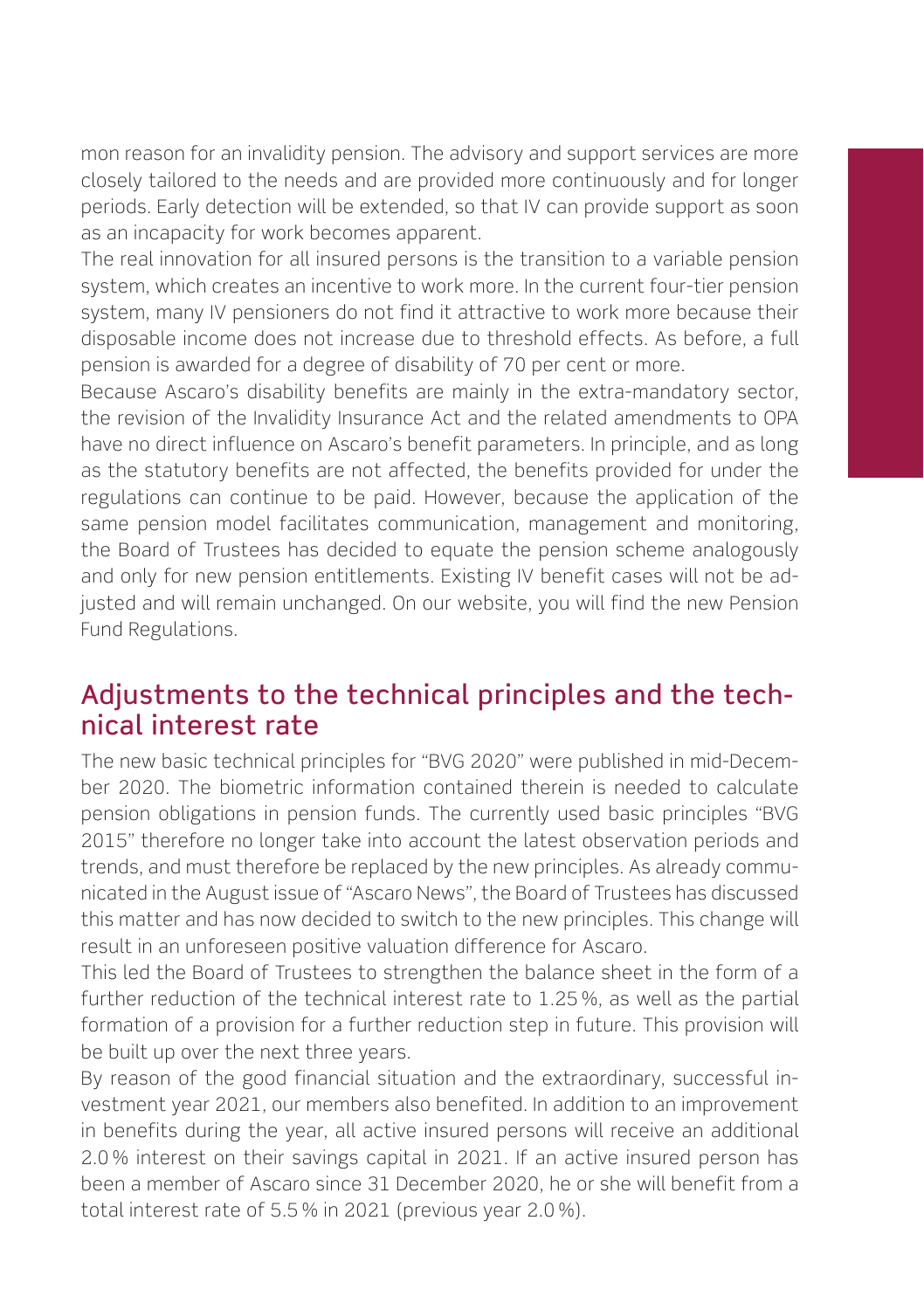#### Interest on savings capital in 2022

Taking into account the legal framework conditions, the Board of Trustees has set the interest rate for 2022 at 2 % (previous year: 2.0 % + 3.5 % additional interest as an improvement to benefits). The interest rate for Ascaro is thus twice the OPA minimum interest rate, which has been set by the Federal Council at the same rate of 1 %. This higher interest rate applies to both compulsory and voluntary retirement assets. This means that Ascaro continues to maintain a solid, continuously high interest rate on the savings capital of active insured persons.

#### No inflation on pensions

Compared to the same month of the previous year (September 2021 vs. September 2020 with index base Dec. 2015), inflation amounts to +0.9 %. The State Secretariat for Economic Affairs (SECO) forecasts annual inflation of +0.5 % for 2021 (as of September 2021). The consensus is that the effect will be temporary. For the supreme body, the long-term safeguarding of pensions is paramount. With the continued low interest rate environment, further reductions in the technical interest rate must therefore be expected in the coming years. Last September, it was once again proved that the Board of Trustees also thinks of the pensioners, given the appropriate financial situation. The beneficiaries insured with Ascaro received an additional 1,000 francs with their October pension. From the point of view of the Board of Trustees, however, it is not appropriate to adjust pensions in general, taking into account the framework conditions.

#### Reform of the Old-age and Survivors' Insurance (OASI)

The "AHV 21" reform is intended to provide financial cover for the first pillar of retirement provision for the next few years. It is centred around two elements: the women's retirement age is now also expected to be 65, and VAT is to be increased by 0.4 percentage points, or 1.4 billion francs per year. The popular vote is expected to take place this coming September. Because the baby boomer generation is approaching retirement age, this will significantly increase the number of pensioners and spending by OASI will increase sharply. In 2020, the social institution distributed around 45 billion francs. According to the "Neue Zürcher Zeitung", this figure is expected to be more than 80 billion francs in 2045.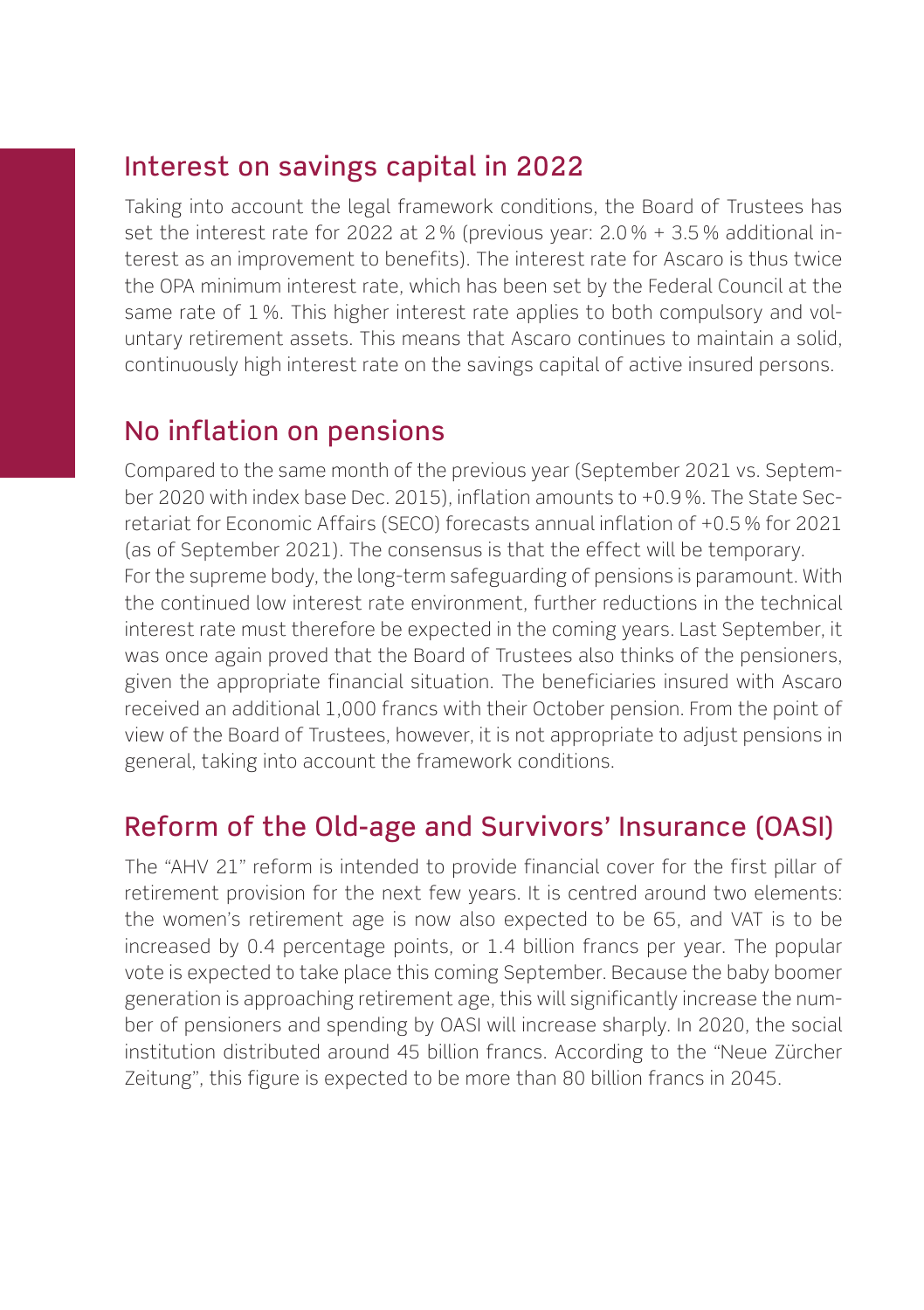### Reform of the Occupational Pensions Act (OPA)

The OPA reform "BVG 21" bill is before Parliament and is currently being debated in the first chamber, after which it will be put to the Council of States. The reform aims to guarantee pensions from the 2nd pillar, strengthen financing and provide greater protection to part-time workers – and thus especially women. The proposed measures include the adjustment of the minimum conversion rate, the reduction of the starting age for the OPA obligation, the reduction of the coordination deduction and the adjustment of the retirement credits.

#### Limits for the new year

The limits for mandatory occupational benefits provision remain unchanged as of 1 January 2022.

| <b>OASI</b>                       | Previously | From 2022 onwards |
|-----------------------------------|------------|-------------------|
| Maximum annual retirement pension | CHF 28.680 | CHF 28.680        |
| Minimum annual retirement pension | CHF 14.340 | CHF 14.340        |

| <b>OPA</b>                          | Previously | From 2022 onwards |
|-------------------------------------|------------|-------------------|
| Entry threshold                     | CHF 21,510 | CHF 21,510        |
| Coordination deduction              | CHF 25,095 | CHF 25.095        |
| Maximum coordinated annual salary   | CHF 60,945 | CHF 60,945        |
| Minimum coordinated annual salary   | CHF 3,585  | CHF 3.585         |
| Maximum authoritative annual salary | CHF 86,040 | CHF 86,040        |

Each affiliated company defines in the pension plan how the authoritative salary is determined and which coordination rule applies. The above values relate to the statutory limits according to OPA and may differ from those of your company.